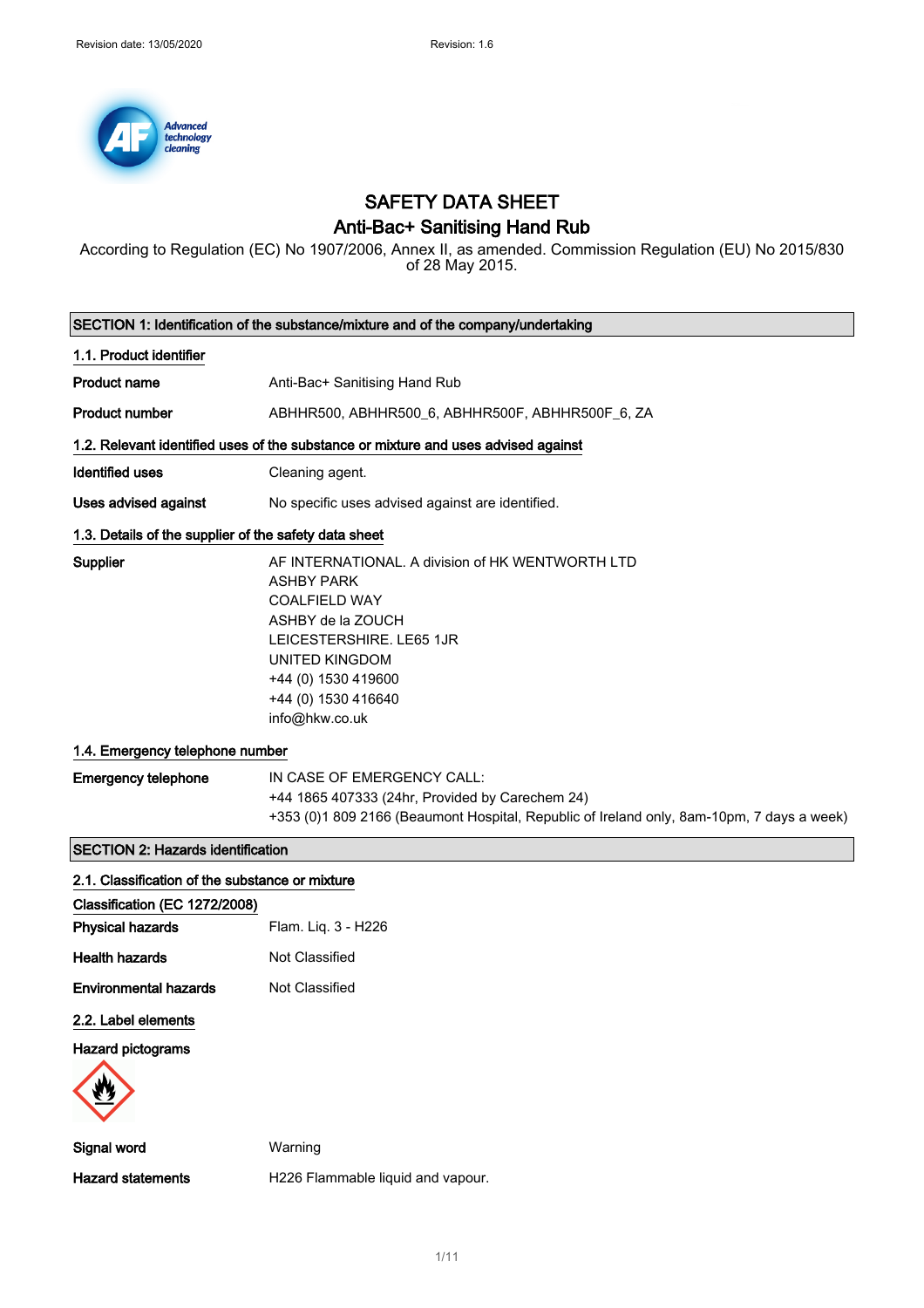| <b>Precautionary statements</b>           | P <sub>102</sub> Keep out of reach of children.<br>P501 Dispose of contents/ container in accordance with national regulations.                                                                                                                                                                                                                                                                                                                                                                       |
|-------------------------------------------|-------------------------------------------------------------------------------------------------------------------------------------------------------------------------------------------------------------------------------------------------------------------------------------------------------------------------------------------------------------------------------------------------------------------------------------------------------------------------------------------------------|
| Supplementary precautionary<br>statements | P210 Keep away from heat, hot surfaces, sparks, open flames and other ignition sources. No<br>smoking.<br>P233 Keep container tightly closed.<br>P240 Ground and bond container and receiving equipment.<br>P241 Use explosion-proof electrical equipment.<br>P242 Use non-sparking tools.<br>P243 Take action to prevent static discharges.<br>P370+P378 In case of fire: Use foam, carbon dioxide, dry powder or water fog to extinguish.<br>P403+P235 Store in a well-ventilated place. Keep cool. |

#### 2.3. Other hazards

This product does not contain any substances classified as PBT or vPvB.

### SECTION 3: Composition/information on ingredients

| 3.2. Mixtures                                                                                           |                      |                                                      |
|---------------------------------------------------------------------------------------------------------|----------------------|------------------------------------------------------|
| <b>Ethanol</b>                                                                                          |                      | 60-100%                                              |
| CAS number: 64-17-5                                                                                     | EC number: 200-578-6 | REACH registration number: 01-<br>2119457610-43-XXXX |
| Classification<br>Flam. Liq. 2 - H225                                                                   |                      |                                                      |
| Glycerol                                                                                                |                      | $1 - 5%$                                             |
| CAS number: 56-81-5                                                                                     | EC number: 200-289-5 |                                                      |
| Classification<br>Not Classified                                                                        |                      |                                                      |
| Propane-1,2-diol                                                                                        |                      | 1%                                                   |
| CAS number: 57-55-6                                                                                     | EC number: 200-338-0 | REACH registration number: 01-<br>2119456809-23-XXXX |
| Classification<br>Not Classified                                                                        |                      |                                                      |
| 2-Methylpropan-2-ol                                                                                     |                      | 1%                                                   |
| CAS number: 75-65-0                                                                                     | EC number: 200-889-7 |                                                      |
| Classification<br>Flam. Liq. 2 - H225<br>Acute Tox. 4 - H332<br>Eye Irrit. 2 - H319<br>STOT SE 3 - H335 |                      |                                                      |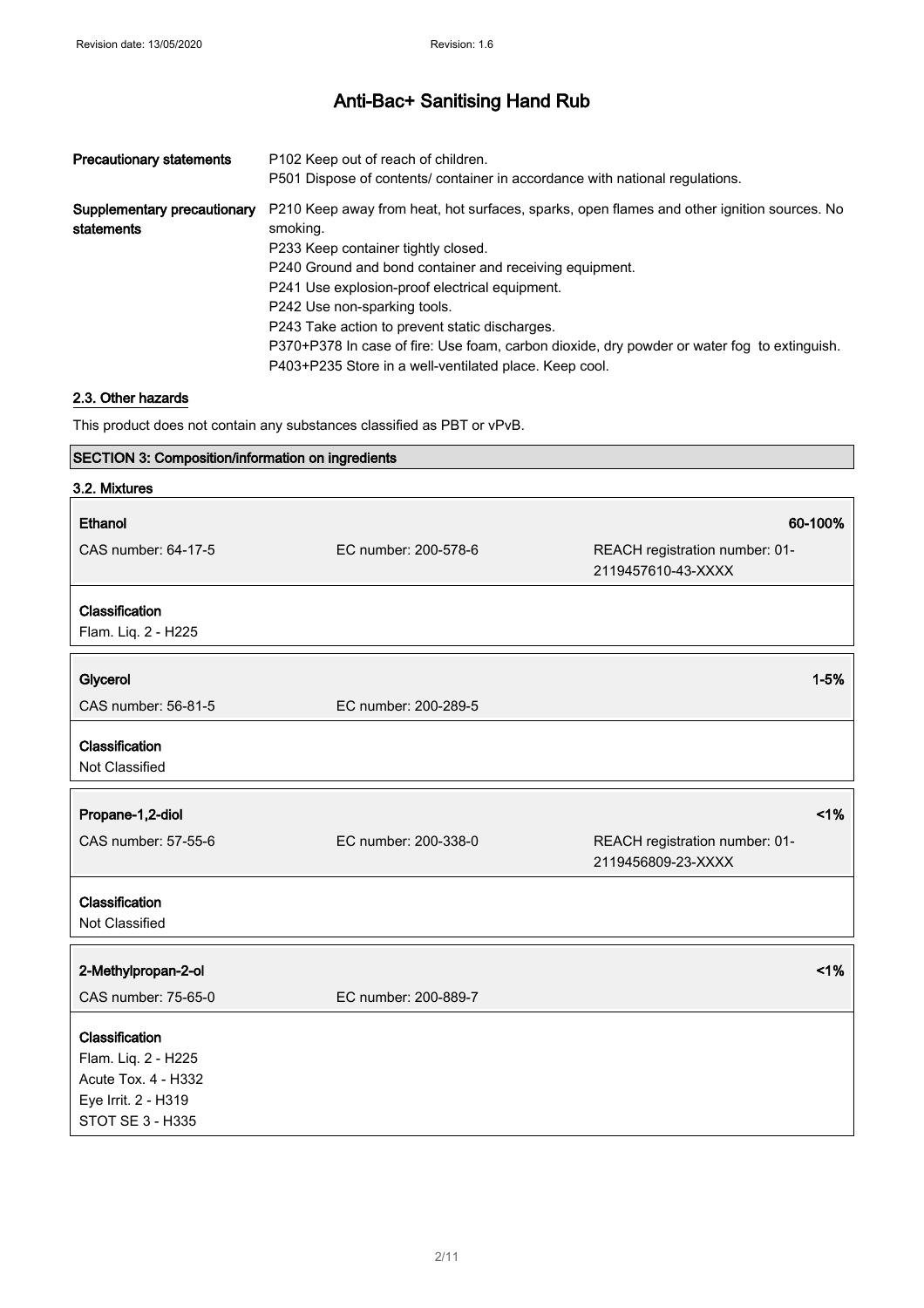| Cyclohexane                                                                                                                                                          |                          |                                                      | $1\%$ |
|----------------------------------------------------------------------------------------------------------------------------------------------------------------------|--------------------------|------------------------------------------------------|-------|
| CAS number: 110-82-7                                                                                                                                                 | EC number: 203-806-2     | REACH registration number: 01-<br>2119463273-41-XXXX |       |
| M factor (Acute) = $1$                                                                                                                                               | M factor (Chronic) = $1$ |                                                      |       |
| <b>Classification</b><br>Flam. Liq. 2 - H225<br>Skin Irrit. 2 - H315<br>STOT SE 3 - H336<br>Asp. Tox. 1 - H304<br>Aquatic Acute 1 - H400<br>Aquatic Chronic 1 - H410 |                          |                                                      |       |

The full text for all hazard statements is displayed in Section 16.

| <b>SECTION 4: First aid measures</b>                                            |                                                                                                                                                                                                                        |  |
|---------------------------------------------------------------------------------|------------------------------------------------------------------------------------------------------------------------------------------------------------------------------------------------------------------------|--|
| 4.1. Description of first aid measures                                          |                                                                                                                                                                                                                        |  |
| <b>General information</b>                                                      | If in doubt, get medical attention promptly. Show this Safety Data Sheet to the medical<br>personnel.                                                                                                                  |  |
| Inhalation                                                                      | Move affected person to fresh air and keep warm and at rest in a position comfortable for<br>breathing. Loosen tight clothing such as collar, tie or belt. Get medical attention if symptoms<br>are severe or persist. |  |
| Ingestion                                                                       | Rinse mouth thoroughly with water. Get medical advice/attention if you feel unwell. Do not<br>induce vomiting unless under the direction of medical personnel.                                                         |  |
| <b>Skin contact</b>                                                             | Rinse with water.                                                                                                                                                                                                      |  |
| Eye contact                                                                     | Remove any contact lenses and open eyelids wide apart. Rinse with water. Get medical<br>attention if any discomfort continues.                                                                                         |  |
| <b>Protection of first aiders</b>                                               | First aid personnel should wear appropriate protective equipment during any rescue.                                                                                                                                    |  |
|                                                                                 | 4.2. Most important symptoms and effects, both acute and delayed                                                                                                                                                       |  |
| <b>General information</b>                                                      | The severity of the symptoms described will vary dependent on the concentration and the<br>length of exposure.                                                                                                         |  |
| Inhalation                                                                      | A single exposure may cause the following adverse effects: Temporary irritation.                                                                                                                                       |  |
| Ingestion                                                                       | May cause discomfort if swallowed.                                                                                                                                                                                     |  |
| <b>Skin contact</b>                                                             | May cause discomfort.                                                                                                                                                                                                  |  |
| Eye contact                                                                     | May be slightly irritating to eyes.                                                                                                                                                                                    |  |
| 4.3. Indication of any immediate medical attention and special treatment needed |                                                                                                                                                                                                                        |  |
| Notes for the doctor                                                            | Treat symptomatically.                                                                                                                                                                                                 |  |
| <b>SECTION 5: Firefighting measures</b>                                         |                                                                                                                                                                                                                        |  |
| 5.1. Extinguishing media                                                        |                                                                                                                                                                                                                        |  |
|                                                                                 |                                                                                                                                                                                                                        |  |

| Suitable extinguishing media      | The product is flammable. Extinguish with alcohol-resistant foam, carbon dioxide, dry powder<br>or water fog. Use fire-extinguishing media suitable for the surrounding fire. |
|-----------------------------------|-------------------------------------------------------------------------------------------------------------------------------------------------------------------------------|
| Unsuitable extinguishing<br>media | Do not use water jet as an extinguisher, as this will spread the fire.                                                                                                        |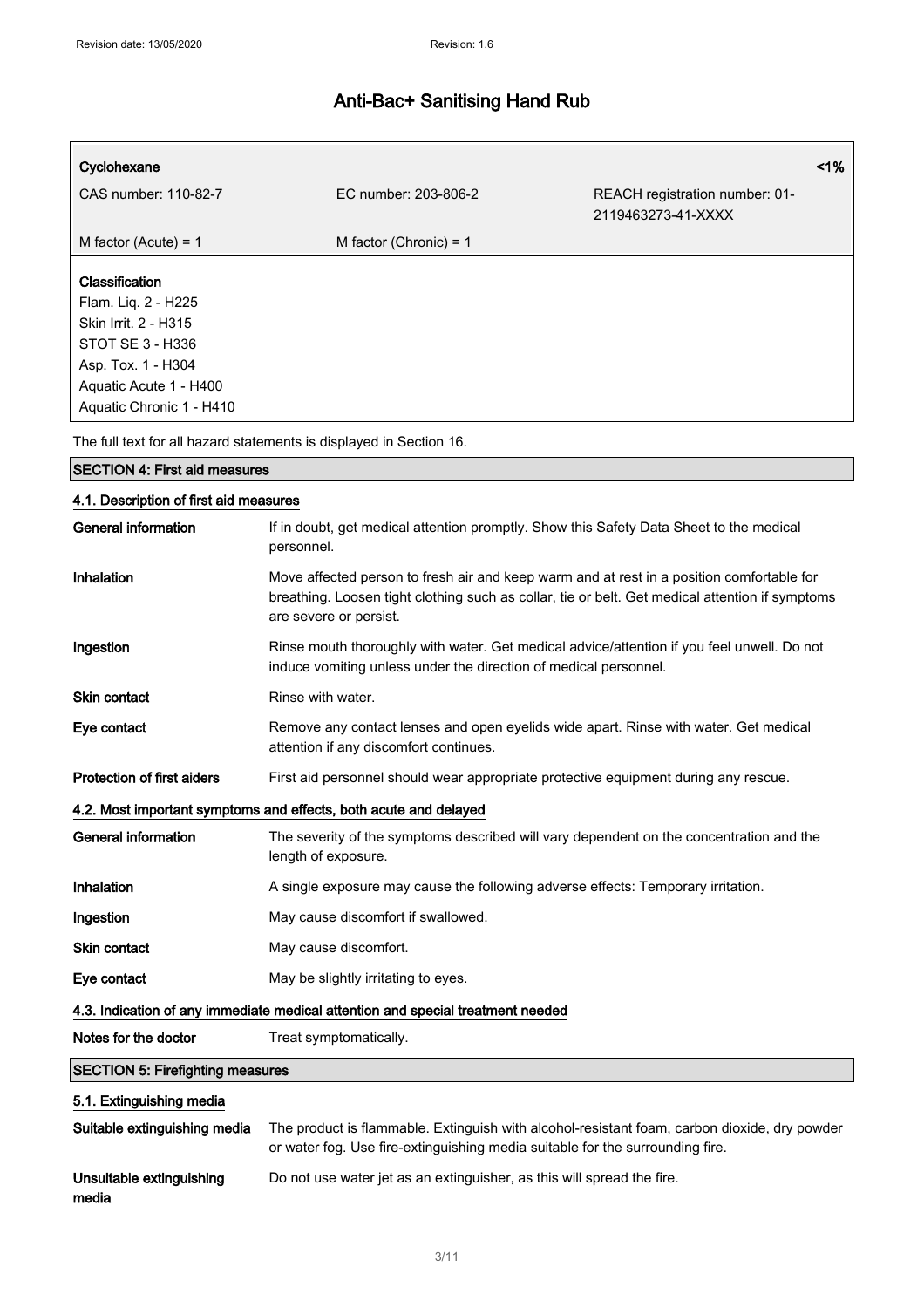#### 5.2. Special hazards arising from the substance or mixture

| Specific hazards                                          | Containers can burst violently or explode when heated, due to excessive pressure build-up.<br>Flammable liquid and vapour. Vapours may be ignited by a spark, a hot surface or an ember.<br>Vapours may form explosive mixtures with air. Fire-water run-off in sewers may create fire or<br>explosion hazard.                                                                                                                                                                                                                                                                                                                                                                                                                                                                                                                                                                                                                                                                                                                                                                                                                                |
|-----------------------------------------------------------|-----------------------------------------------------------------------------------------------------------------------------------------------------------------------------------------------------------------------------------------------------------------------------------------------------------------------------------------------------------------------------------------------------------------------------------------------------------------------------------------------------------------------------------------------------------------------------------------------------------------------------------------------------------------------------------------------------------------------------------------------------------------------------------------------------------------------------------------------------------------------------------------------------------------------------------------------------------------------------------------------------------------------------------------------------------------------------------------------------------------------------------------------|
| <b>Hazardous combustion</b><br>products                   | Thermal decomposition or combustion products may include the following substances:<br>Harmful gases or vapours.                                                                                                                                                                                                                                                                                                                                                                                                                                                                                                                                                                                                                                                                                                                                                                                                                                                                                                                                                                                                                               |
| 5.3. Advice for firefighters                              |                                                                                                                                                                                                                                                                                                                                                                                                                                                                                                                                                                                                                                                                                                                                                                                                                                                                                                                                                                                                                                                                                                                                               |
| Protective actions during<br>firefighting                 | Avoid breathing fire gases or vapours. Evacuate area. Cool containers exposed to heat with<br>water spray and remove them from the fire area if it can be done without risk. Cool containers<br>exposed to flames with water until well after the fire is out. If a leak or spill has not ignited, use<br>water spray to disperse vapours and protect men stopping the leak. Control run-off water by<br>containing and keeping it out of sewers and watercourses. If risk of water pollution occurs,<br>notify appropriate authorities.                                                                                                                                                                                                                                                                                                                                                                                                                                                                                                                                                                                                      |
| Special protective equipment<br>for firefighters          | Wear positive-pressure self-contained breathing apparatus (SCBA) and appropriate protective<br>clothing. Firefighter's clothing conforming to European standard EN469 (including helmets,<br>protective boots and gloves) will provide a basic level of protection for chemical incidents.                                                                                                                                                                                                                                                                                                                                                                                                                                                                                                                                                                                                                                                                                                                                                                                                                                                    |
| <b>SECTION 6: Accidental release measures</b>             |                                                                                                                                                                                                                                                                                                                                                                                                                                                                                                                                                                                                                                                                                                                                                                                                                                                                                                                                                                                                                                                                                                                                               |
|                                                           | 6.1. Personal precautions, protective equipment and emergency procedures                                                                                                                                                                                                                                                                                                                                                                                                                                                                                                                                                                                                                                                                                                                                                                                                                                                                                                                                                                                                                                                                      |
| <b>Personal precautions</b>                               | Wear protective clothing as described in Section 8 of this safety data sheet. No action shall be<br>taken without appropriate training or involving any personal risk. Do not touch or walk into<br>spilled material. Evacuate area. Provide adequate ventilation. No smoking, sparks, flames or<br>other sources of ignition near spillage. Promptly remove any clothing that becomes<br>contaminated.                                                                                                                                                                                                                                                                                                                                                                                                                                                                                                                                                                                                                                                                                                                                       |
| 6.2. Environmental precautions                            |                                                                                                                                                                                                                                                                                                                                                                                                                                                                                                                                                                                                                                                                                                                                                                                                                                                                                                                                                                                                                                                                                                                                               |
| <b>Environmental precautions</b>                          | Avoid discharge into drains or watercourses or onto the ground.                                                                                                                                                                                                                                                                                                                                                                                                                                                                                                                                                                                                                                                                                                                                                                                                                                                                                                                                                                                                                                                                               |
| 6.3. Methods and material for containment and cleaning up |                                                                                                                                                                                                                                                                                                                                                                                                                                                                                                                                                                                                                                                                                                                                                                                                                                                                                                                                                                                                                                                                                                                                               |
| Methods for cleaning up                                   | Wear protective clothing as described in Section 8 of this safety data sheet. Clear up spills<br>immediately and dispose of waste safely. Eliminate all ignition sources if safe to do so. No<br>smoking, sparks, flames or other sources of ignition near spillage. Do not allow material to<br>enter confined spaces, due to the risk of explosion. Absorb small quantities with paper towels<br>and evaporate in a safe place. Once evaporation is complete, place paper in a suitable waste<br>disposal container and seal securely. Large Spillages: If the product is soluble in water, dilute<br>the spillage with water and mop it up. Alternatively, or if it is not water-soluble, absorb the<br>spillage with an inert, dry material and place it in a suitable waste disposal container. The<br>contaminated absorbent may pose the same hazard as the spilled material. Label the<br>containers containing waste and contaminated materials and remove from the area as soon<br>as possible. Flush contaminated area with plenty of water. Wash thoroughly after dealing with<br>a spillage. For waste disposal, see Section 13. |
|                                                           |                                                                                                                                                                                                                                                                                                                                                                                                                                                                                                                                                                                                                                                                                                                                                                                                                                                                                                                                                                                                                                                                                                                                               |

#### 6.4. Reference to other sections

Reference to other sections For personal protection, see Section 8. See Section 11 for additional information on health hazards. See Section 12 for additional information on ecological hazards. For waste disposal, see Section 13.

#### SECTION 7: Handling and storage

#### 7.1. Precautions for safe handling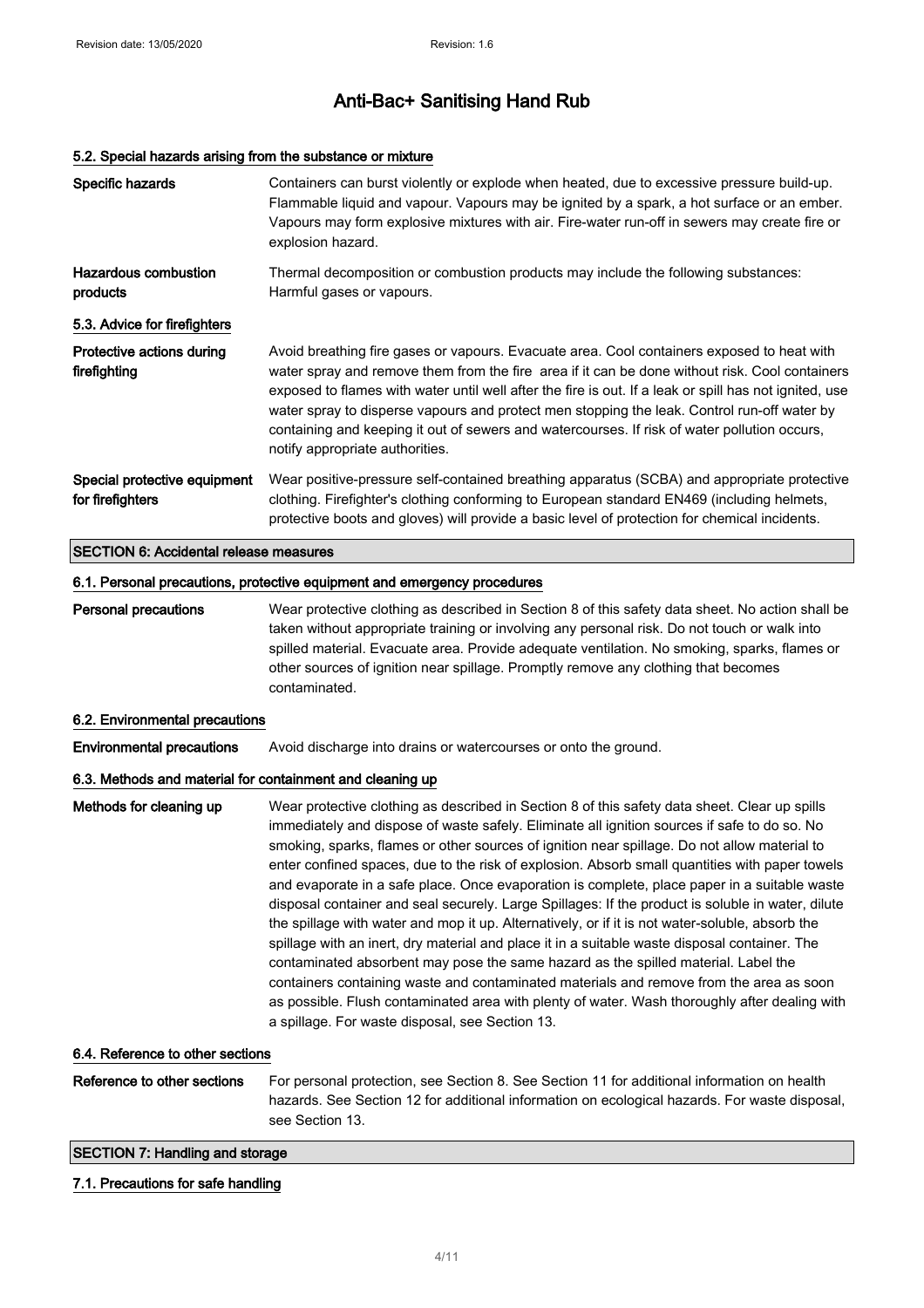| Usage precautions                         | Keep out of the reach of children. Read and follow manufacturer's recommendations. Wear<br>protective clothing as described in Section 8 of this safety data sheet. Keep away from food,<br>drink and animal feeding stuffs. Handle all packages and containers carefully to minimise<br>spills. Keep container tightly sealed when not in use. Avoid the formation of mists. The<br>product is flammable. Keep away from heat, hot surfaces, sparks, open flames and other<br>ignition sources. No smoking. Do not handle until all safety precautions have been read and<br>understood. Do not handle broken packages without protective equipment. Do not reuse<br>empty containers. |
|-------------------------------------------|-----------------------------------------------------------------------------------------------------------------------------------------------------------------------------------------------------------------------------------------------------------------------------------------------------------------------------------------------------------------------------------------------------------------------------------------------------------------------------------------------------------------------------------------------------------------------------------------------------------------------------------------------------------------------------------------|
| Advice on general<br>occupational hygiene | Wash promptly if skin becomes contaminated. Take off contaminated clothing. Wash<br>contaminated clothing before reuse.                                                                                                                                                                                                                                                                                                                                                                                                                                                                                                                                                                 |
|                                           | 7.2. Conditions for safe storage, including any incompatibilities                                                                                                                                                                                                                                                                                                                                                                                                                                                                                                                                                                                                                       |
| Storage precautions                       | Store away from incompatible materials (see Section 10). Keep out of the reach of children.<br>Keep away from food, drink and animal feeding stuffs. Keep away from oxidising materials,<br>heat and flames. Keep only in the original container. Keep container tightly closed, in a cool,<br>well ventilated place. Keep containers upright. Protect containers from damage.                                                                                                                                                                                                                                                                                                          |
| Storage class                             | Flammable liquid storage.                                                                                                                                                                                                                                                                                                                                                                                                                                                                                                                                                                                                                                                               |
| 7.3. Specific end use(s)                  |                                                                                                                                                                                                                                                                                                                                                                                                                                                                                                                                                                                                                                                                                         |
| Specific end use(s)                       | The identified uses for this product are detailed in Section 1.2.                                                                                                                                                                                                                                                                                                                                                                                                                                                                                                                                                                                                                       |

#### SECTION 8: Exposure controls/Personal protection

#### 8.1. Control parameters

#### Occupational exposure limits

#### Ethanol

Long-term exposure limit (8-hour TWA): WEL 1000 ppm 1920 mg/m<sup>3</sup>

#### Glycerol

Long-term exposure limit (8-hour TWA): WEL 10 mg/m<sup>3</sup> mist

#### Propane-1,2-diol

Long-term exposure limit (8-hour TWA): WEL 10 mg/m<sup>3</sup> particulate Long-term exposure limit (8-hour TWA): WEL 150 ppm 474 mg/m<sup>3</sup> total vapour and particulates

#### 2-Methylpropan-2-ol

Long-term exposure limit (8-hour TWA): WEL 100 ppm 308 mg/m<sup>3</sup> Short-term exposure limit (15-minute): WEL 150 ppm 462 mg/m<sup>3</sup>

#### **Cyclohexane**

Long-term exposure limit (8-hour TWA): WEL 100 ppm 350 mg/m<sup>3</sup> Short-term exposure limit (15-minute): WEL 300 ppm 1050 mg/m<sup>3</sup> WEL = Workplace Exposure Limit.

#### 8.2. Exposure controls

| Appropriate engineering<br>controls | Provide adequate ventilation.                                                                                                                                   |
|-------------------------------------|-----------------------------------------------------------------------------------------------------------------------------------------------------------------|
| Eye/face protection                 | Avoid contact with eyes. Large Spillages: Eyewear complying with an approved standard<br>should be worn if a risk assessment indicates eye contact is possible. |
| Hand protection                     | No specific hand protection recommended.                                                                                                                        |
| Hygiene measures                    | Wash hands thoroughly after handling. Do not eat, drink or smoke when using this product.<br>Wash contaminated clothing before reuse.                           |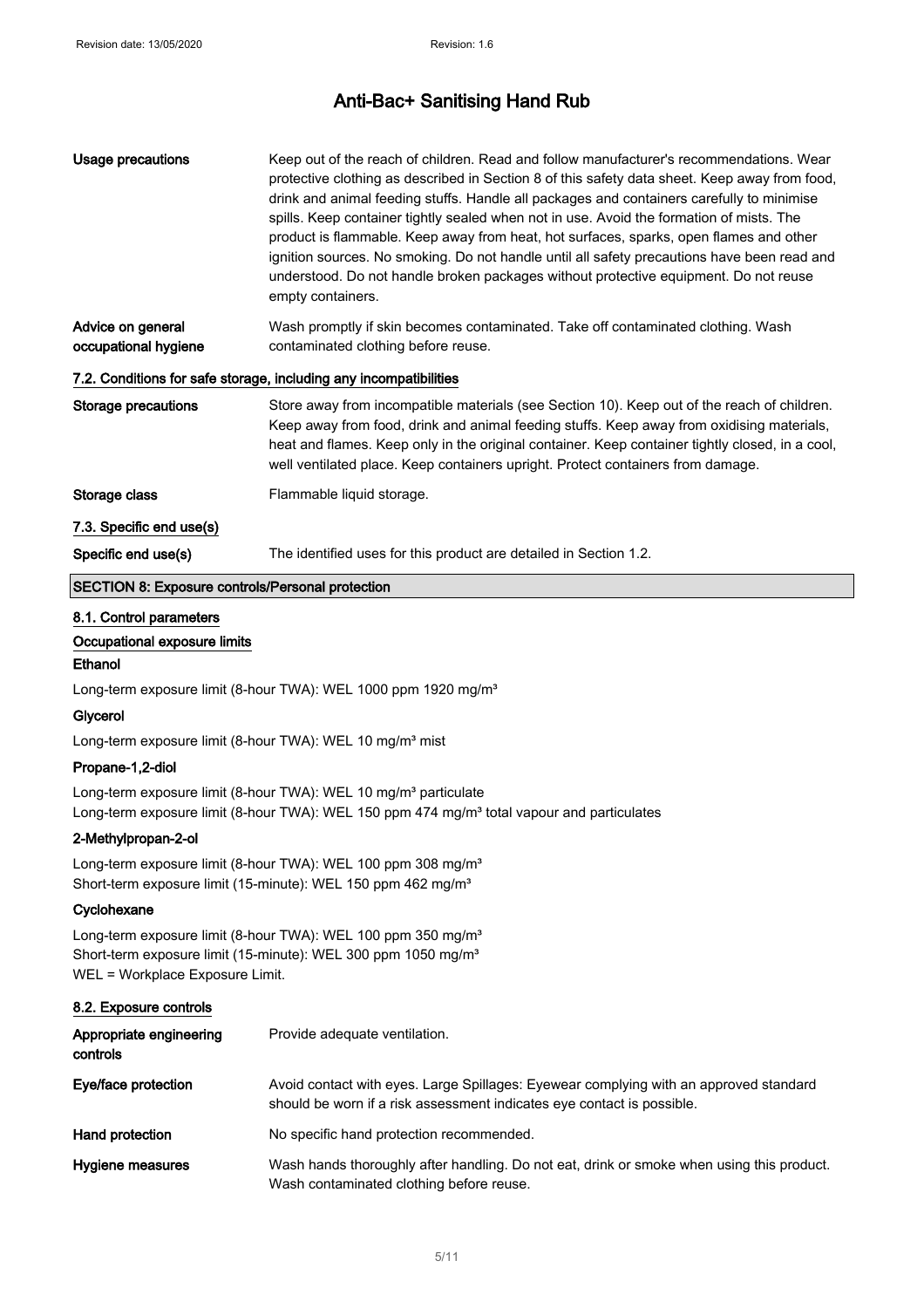| <b>Respiratory protection</b>             | No specific recommendations. Provide adequate ventilation. Large Spillages: If ventilation is<br>inadequate, suitable respiratory protection must be worn. |
|-------------------------------------------|------------------------------------------------------------------------------------------------------------------------------------------------------------|
| <b>Environmental exposure</b><br>controls | Keep container tightly sealed when not in use. Avoid release to the environment.                                                                           |

#### SECTION 9: Physical and chemical properties

#### 9.1. Information on basic physical and chemical properties

| Appearance                                      | Liquid.                                                        |
|-------------------------------------------------|----------------------------------------------------------------|
| Colour                                          | Colourless.                                                    |
| Odour                                           | Alcoholic.                                                     |
| <b>Odour threshold</b>                          | Not available.                                                 |
| pH                                              | pH (concentrated solution): 7-8                                |
| <b>Melting point</b>                            | Not available.                                                 |
| Initial boiling point and range                 | Not available.                                                 |
| Flash point                                     | $24^{\circ}$ C                                                 |
| <b>Evaporation rate</b>                         | Not available.                                                 |
| <b>Evaporation factor</b>                       | Not available.                                                 |
| Flammability (solid, gas)                       | Not available.                                                 |
| Upper/lower flammability or<br>explosive limits | Not available.                                                 |
| Other flammability                              | Not available.                                                 |
| Vapour pressure                                 | Not available.                                                 |
| Vapour density                                  | Not available.                                                 |
| <b>Relative density</b>                         | 0.869-0.903 @ 20°C                                             |
| <b>Bulk density</b>                             | Not available.                                                 |
| Solubility(ies)                                 | Not available.                                                 |
| <b>Partition coefficient</b>                    | Not available.                                                 |
| Auto-ignition temperature                       | Not available.                                                 |
| <b>Decomposition Temperature</b>                | Not available.                                                 |
| <b>Viscosity</b>                                | 4000 cSt @ 23°C                                                |
| <b>Explosive properties</b>                     | Not considered to be explosive.                                |
| <b>Oxidising properties</b>                     | Does not meet the criteria for classification as oxidising.    |
| 9.2. Other information                          |                                                                |
| <b>SECTION 10: Stability and reactivity</b>     |                                                                |
| 10.1. Reactivity                                |                                                                |
| Reactivity                                      | See the other subsections of this section for further details. |

10.2. Chemical stability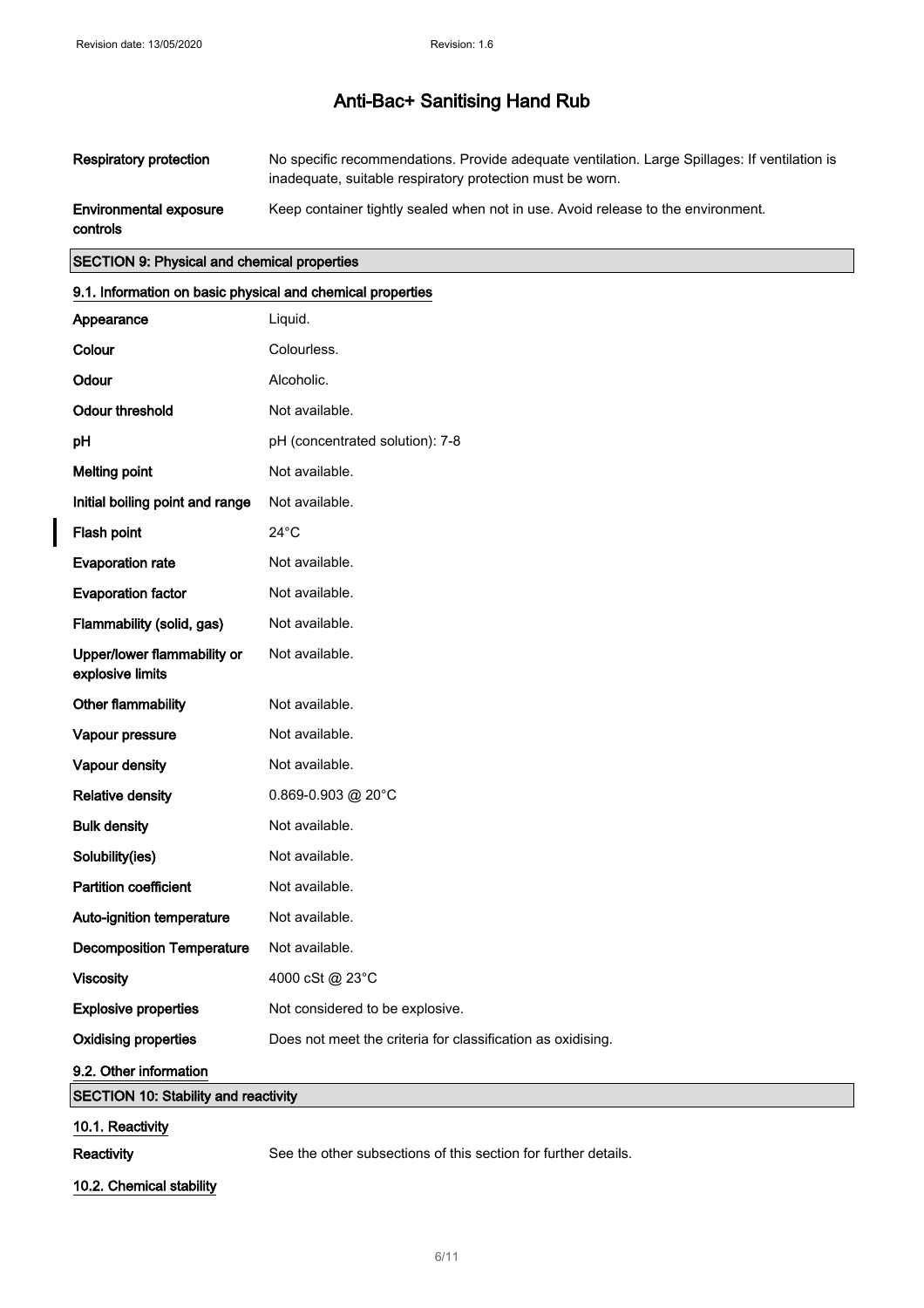| <b>Stability</b>                             | Stable at normal ambient temperatures and when used as recommended. Stable under the<br>prescribed storage conditions.                                                                                           |
|----------------------------------------------|------------------------------------------------------------------------------------------------------------------------------------------------------------------------------------------------------------------|
| 10.3. Possibility of hazardous reactions     |                                                                                                                                                                                                                  |
| Possibility of hazardous<br>reactions        | The following materials may react strongly with the product: Oxidising agents.                                                                                                                                   |
| 10.4. Conditions to avoid                    |                                                                                                                                                                                                                  |
| <b>Conditions to avoid</b>                   | Avoid heat, flames and other sources of ignition. Containers can burst violently or explode<br>when heated, due to excessive pressure build-up. Static electricity and formation of sparks<br>must be prevented. |
| 10.5. Incompatible materials                 |                                                                                                                                                                                                                  |
| Materials to avoid                           | Oxidising materials. Acids - oxidising.                                                                                                                                                                          |
| 10.6. Hazardous decomposition products       |                                                                                                                                                                                                                  |
| Hazardous decomposition<br>products          | Does not decompose when used and stored as recommended. Thermal decomposition or<br>combustion products may include the following substances: Harmful gases or vapours.                                          |
| <b>SECTION 11: Toxicological information</b> |                                                                                                                                                                                                                  |
| 11.1. Information on toxicological effects   |                                                                                                                                                                                                                  |
| Acute toxicity - oral                        |                                                                                                                                                                                                                  |
| Summary                                      | Based on available data the classification criteria are not met.                                                                                                                                                 |
| Notes (oral LD <sub>50</sub> )               | Based on available data the classification criteria are not met.                                                                                                                                                 |
| Acute toxicity - dermal                      |                                                                                                                                                                                                                  |
| Summary                                      | Based on available data the classification criteria are not met.                                                                                                                                                 |
| Notes (dermal LD <sub>50</sub> )             | Based on available data the classification criteria are not met.                                                                                                                                                 |
| <b>Acute toxicity - inhalation</b>           |                                                                                                                                                                                                                  |
| Summary                                      | Based on available data the classification criteria are not met.                                                                                                                                                 |
| Notes (inhalation LC <sub>50</sub> )         | Based on available data the classification criteria are not met.                                                                                                                                                 |
| Skin corrosion/irritation                    |                                                                                                                                                                                                                  |
| Summary                                      | Based on available data the classification criteria are not met.                                                                                                                                                 |
| Animal data                                  | Based on available data the classification criteria are not met.                                                                                                                                                 |
| Serious eye damage/irritation                |                                                                                                                                                                                                                  |
| Summary                                      | Based on available data the classification criteria are not met.                                                                                                                                                 |
| Serious eye damage/irritation                | Based on available data the classification criteria are not met.                                                                                                                                                 |
| <b>Respiratory sensitisation</b>             |                                                                                                                                                                                                                  |
| Summary                                      | Based on available data the classification criteria are not met.                                                                                                                                                 |
| <b>Respiratory sensitisation</b>             | Based on available data the classification criteria are not met.                                                                                                                                                 |
| Skin sensitisation                           |                                                                                                                                                                                                                  |
| Summary                                      | Based on available data the classification criteria are not met.                                                                                                                                                 |
| <b>Skin sensitisation</b>                    | Based on available data the classification criteria are not met.                                                                                                                                                 |
| Germ cell mutagenicity                       |                                                                                                                                                                                                                  |
| Summary                                      | Based on available data the classification criteria are not met.                                                                                                                                                 |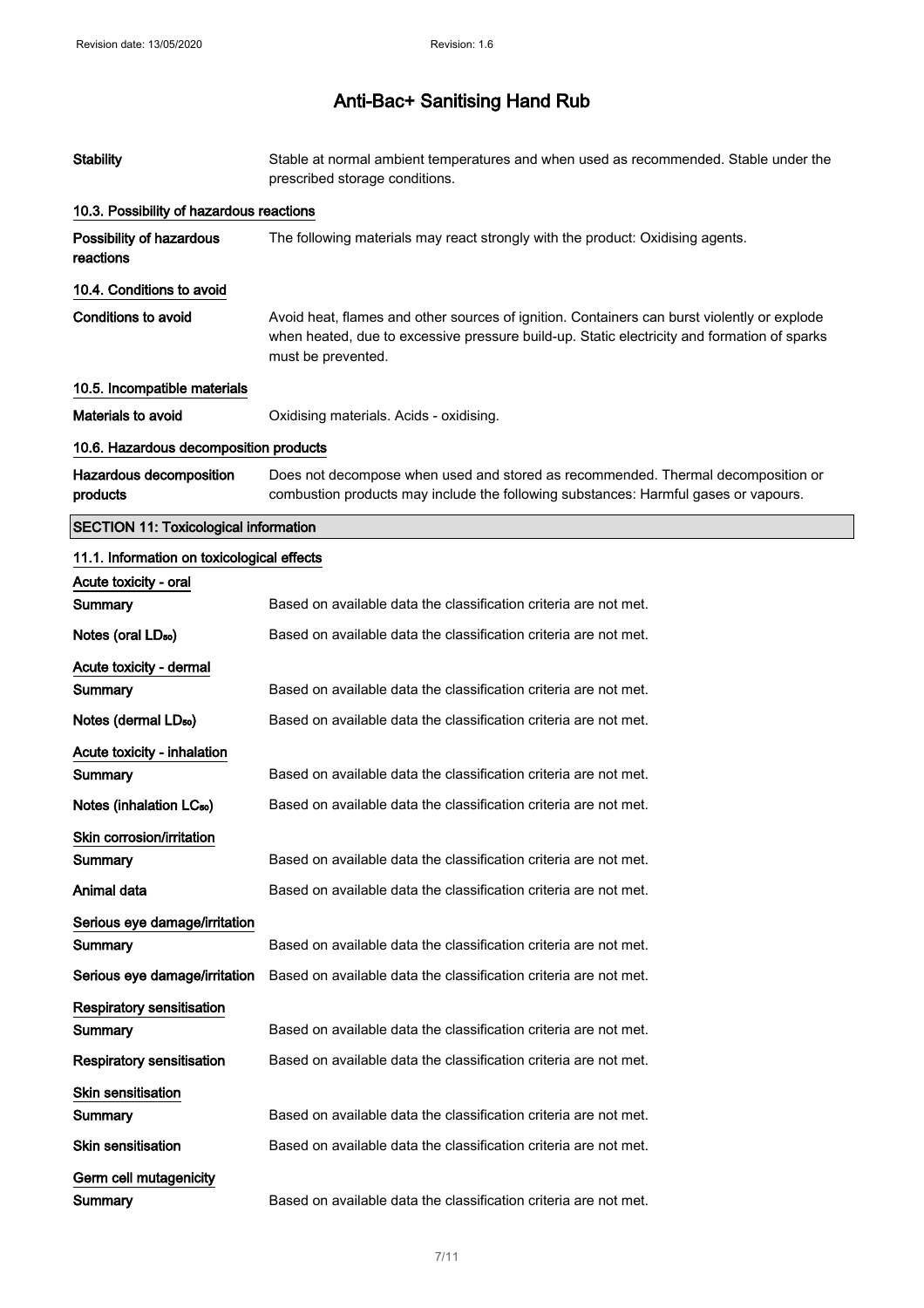| Genotoxicity - in vitro                            | Based on available data the classification criteria are not met.                                                                   |  |
|----------------------------------------------------|------------------------------------------------------------------------------------------------------------------------------------|--|
| Carcinogenicity<br>Summary                         | Based on available data the classification criteria are not met.                                                                   |  |
| Carcinogenicity                                    | Based on available data the classification criteria are not met.                                                                   |  |
| <b>IARC carcinogenicity</b>                        | None of the ingredients are listed or exempt.                                                                                      |  |
|                                                    |                                                                                                                                    |  |
| Reproductive toxicity<br>Summary                   | Based on available data the classification criteria are not met.                                                                   |  |
| Reproductive toxicity - fertility                  | Based on available data the classification criteria are not met.                                                                   |  |
| Reproductive toxicity -<br>development             | Based on available data the classification criteria are not met.                                                                   |  |
| Specific target organ toxicity - single exposure   |                                                                                                                                    |  |
| Summary                                            | Based on available data the classification criteria are not met.                                                                   |  |
| STOT - single exposure                             | Not classified as a specific target organ toxicant after a single exposure.                                                        |  |
| Specific target organ toxicity - repeated exposure |                                                                                                                                    |  |
| Summary                                            | Based on available data the classification criteria are not met.                                                                   |  |
| STOT - repeated exposure                           | Not classified as a specific target organ toxicant after repeated exposure.                                                        |  |
| Aspiration hazard<br>Summary                       | Based on available data the classification criteria are not met.                                                                   |  |
| <b>Aspiration hazard</b>                           | Based on available data the classification criteria are not met.                                                                   |  |
| <b>General information</b>                         | The severity of the symptoms described will vary dependent on the concentration and the<br>length of exposure.                     |  |
| Inhalation                                         | A single exposure may cause the following adverse effects: Temporary irritation.                                                   |  |
| Ingestion                                          | May cause discomfort if swallowed.                                                                                                 |  |
| <b>Skin contact</b>                                | May cause discomfort.                                                                                                              |  |
| Eye contact                                        | May be slightly irritating to eyes.                                                                                                |  |
| Route of exposure                                  | Ingestion Inhalation Skin and/or eye contact                                                                                       |  |
| <b>Target organs</b>                               | No specific target organs known.                                                                                                   |  |
| <b>SECTION 12: Ecological information</b>          |                                                                                                                                    |  |
| Ecotoxicity                                        | Not regarded as dangerous for the environment. However, large or frequent spills may have<br>hazardous effects on the environment. |  |
| 12.1. Toxicity                                     |                                                                                                                                    |  |
| Toxicity                                           | Based on available data the classification criteria are not met.                                                                   |  |
| Acute aquatic toxicity<br>Summary                  | Based on available data the classification criteria are not met.                                                                   |  |
| Chronic aquatic toxicity<br>Summary                | Based on available data the classification criteria are not met.                                                                   |  |
| 12.2. Persistence and degradability                |                                                                                                                                    |  |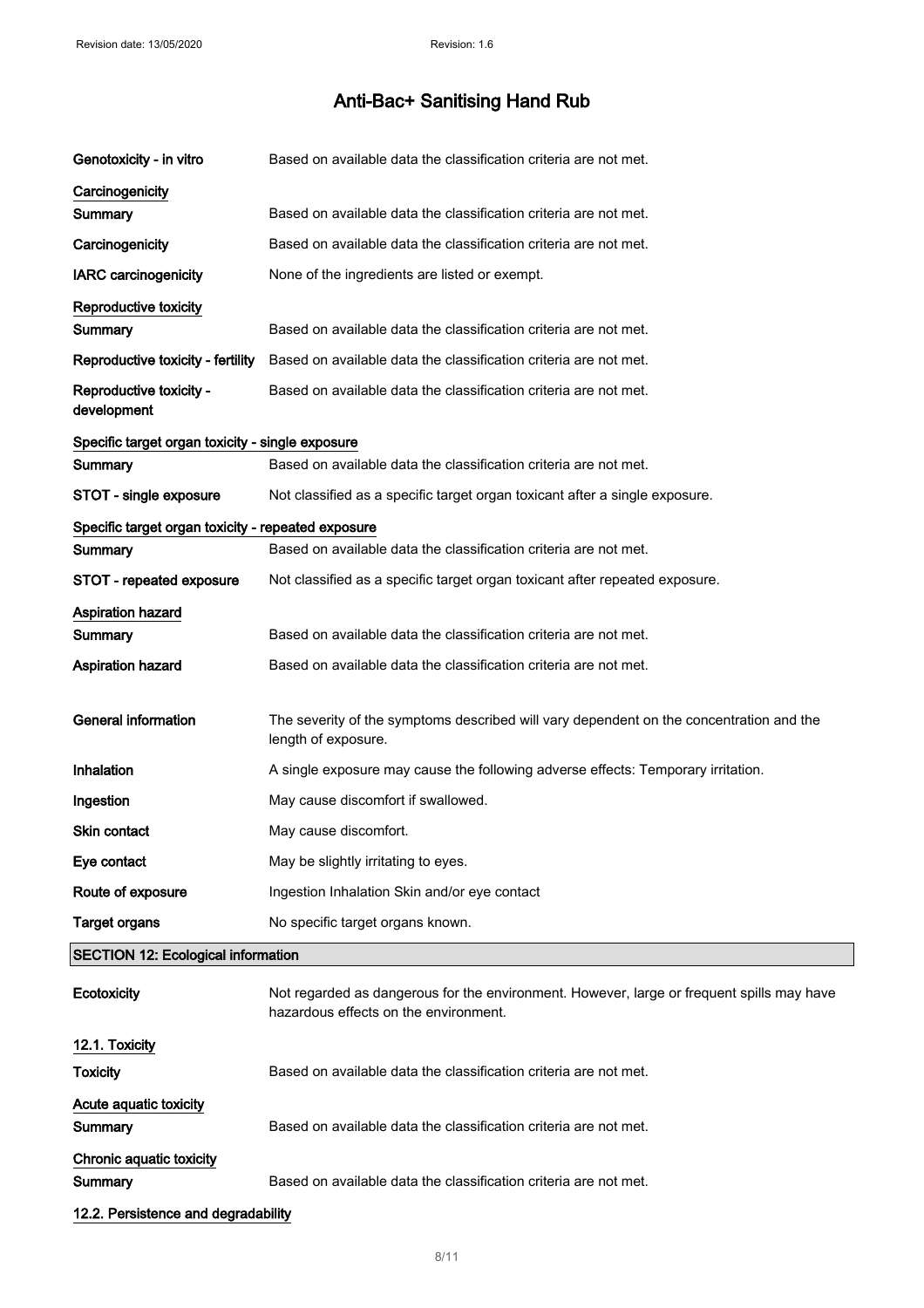Persistence and degradability The degradability of the product is not known.

| 12.3. Bioaccumulative potential            |                                                                                                                                                                                                                                                                                                                                                                                                                                                                                                                           |
|--------------------------------------------|---------------------------------------------------------------------------------------------------------------------------------------------------------------------------------------------------------------------------------------------------------------------------------------------------------------------------------------------------------------------------------------------------------------------------------------------------------------------------------------------------------------------------|
| <b>Bioaccumulative potential</b>           | No data available on bioaccumulation.                                                                                                                                                                                                                                                                                                                                                                                                                                                                                     |
| <b>Partition coefficient</b>               | Not available.                                                                                                                                                                                                                                                                                                                                                                                                                                                                                                            |
| 12.4. Mobility in soil                     |                                                                                                                                                                                                                                                                                                                                                                                                                                                                                                                           |
| <b>Mobility</b>                            | No data available.                                                                                                                                                                                                                                                                                                                                                                                                                                                                                                        |
| 12.5. Results of PBT and vPvB assessment   |                                                                                                                                                                                                                                                                                                                                                                                                                                                                                                                           |
| 12.6. Other adverse effects                |                                                                                                                                                                                                                                                                                                                                                                                                                                                                                                                           |
| Other adverse effects                      | None known.                                                                                                                                                                                                                                                                                                                                                                                                                                                                                                               |
| <b>SECTION 13: Disposal considerations</b> |                                                                                                                                                                                                                                                                                                                                                                                                                                                                                                                           |
| 13.1. Waste treatment methods              |                                                                                                                                                                                                                                                                                                                                                                                                                                                                                                                           |
| <b>General information</b>                 | The generation of waste should be minimised or avoided wherever possible. Reuse or recycle<br>products wherever possible. This material and its container must be disposed of in a safe<br>way. When handling waste, the safety precautions applying to handling of the product should<br>be considered. Care should be taken when handling emptied containers that have not been<br>thoroughly cleaned or rinsed out. Empty containers or liners may retain some product<br>residues and hence be potentially hazardous. |
| <b>Disposal methods</b>                    | Do not empty into drains. Dispose of waste to licensed waste disposal site in accordance with<br>the requirements of the local Waste Disposal Authority.                                                                                                                                                                                                                                                                                                                                                                  |
| <b>SECTION 14: Transport information</b>   |                                                                                                                                                                                                                                                                                                                                                                                                                                                                                                                           |
| General                                    | For limited quantity packaging/limited load information, consult the relevant modal<br>documentation using the data shown in this section.                                                                                                                                                                                                                                                                                                                                                                                |
| 14.1. UN number                            |                                                                                                                                                                                                                                                                                                                                                                                                                                                                                                                           |
| UN No. (ADR/RID)                           | 1170                                                                                                                                                                                                                                                                                                                                                                                                                                                                                                                      |
| UN No. (IMDG)                              | 1170                                                                                                                                                                                                                                                                                                                                                                                                                                                                                                                      |
| UN No. (ICAO)                              | 1170                                                                                                                                                                                                                                                                                                                                                                                                                                                                                                                      |
| UN No. (ADN)                               | 1170                                                                                                                                                                                                                                                                                                                                                                                                                                                                                                                      |
| 14.2. UN proper shipping name              |                                                                                                                                                                                                                                                                                                                                                                                                                                                                                                                           |
| Proper shipping name<br>(ADR/RID)          | ETHANOL (ETHYL ALCOHOL) or ETHANOL SOLUTION (ETHYL ALCOHOL SOLUTION)                                                                                                                                                                                                                                                                                                                                                                                                                                                      |
|                                            | Proper shipping name (IMDG) ETHANOL (ETHYL ALCOHOL) or ETHANOL SOLUTION (ETHYL ALCOHOL SOLUTION)                                                                                                                                                                                                                                                                                                                                                                                                                          |
|                                            | Proper shipping name (ICAO) ETHANOL (ETHYL ALCOHOL) or ETHANOL SOLUTION (ETHYL ALCOHOL SOLUTION)                                                                                                                                                                                                                                                                                                                                                                                                                          |
| Proper shipping name (ADN)                 | ETHANOL (ETHYL ALCOHOL) or ETHANOL SOLUTION (ETHYL ALCOHOL SOLUTION)                                                                                                                                                                                                                                                                                                                                                                                                                                                      |
| 14.3. Transport hazard class(es)           |                                                                                                                                                                                                                                                                                                                                                                                                                                                                                                                           |
| <b>ADR/RID class</b>                       | 3                                                                                                                                                                                                                                                                                                                                                                                                                                                                                                                         |
| <b>ADR/RID classification code</b>         | F1                                                                                                                                                                                                                                                                                                                                                                                                                                                                                                                        |
| <b>ADR/RID label</b>                       | 3                                                                                                                                                                                                                                                                                                                                                                                                                                                                                                                         |
| <b>IMDG class</b>                          | 3                                                                                                                                                                                                                                                                                                                                                                                                                                                                                                                         |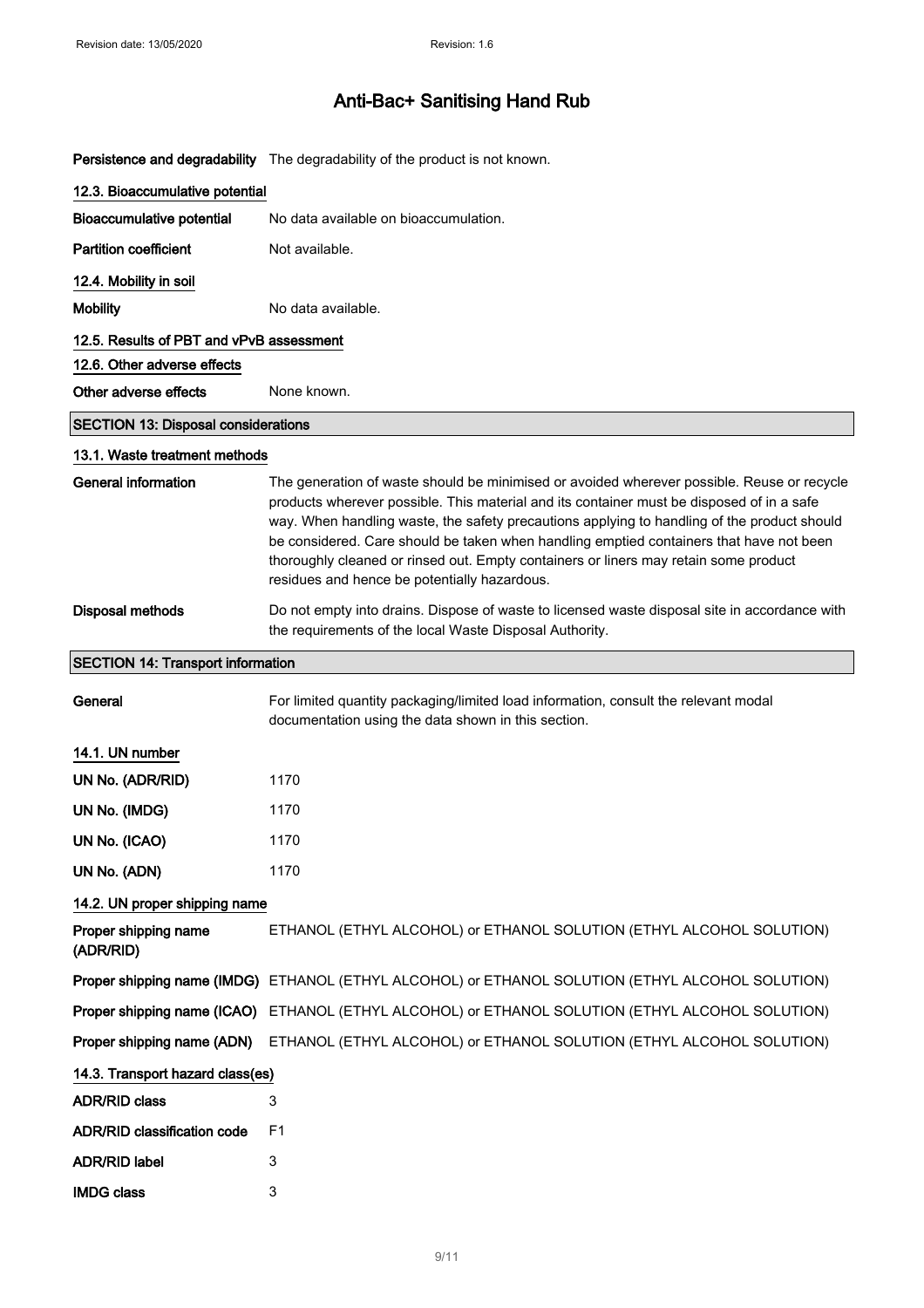| ICAO class/division     | 3 |
|-------------------------|---|
| <b>ADN</b> class        | 3 |
| <b>Transport labels</b> |   |
| 14.4. Packing group     |   |
| ADR/RID packing group   |   |

| <b>IMDG packing group</b> | Ш |
|---------------------------|---|
| ICAO packing group        | Ш |
| ADN packing group         | Ш |

#### 14.5. Environmental hazards

Environmentally hazardous substance/marine pollutant No.

#### 14.6. Special precautions for user

Always transport in closed containers that are upright and secure. Ensure that persons transporting the product know what to do in the event of an accident or spillage.

| EmS                                              | $F-E$ , S-D |
|--------------------------------------------------|-------------|
| ADR transport category                           | 3           |
| <b>Emergency Action Code</b>                     | $\cdot$ 2Y  |
| <b>Hazard Identification Number</b><br>(ADR/RID) | 30          |
| <b>Tunnel restriction code</b>                   | (D/E)       |
|                                                  |             |

#### 14.7. Transport in bulk according to Annex II of MARPOL and the IBC Code

Transport in bulk according to Not applicable. Annex II of MARPOL 73/78 and the IBC Code

#### SECTION 15: Regulatory information

| 15.1. Safety, health and environmental regulations/legislation specific for the substance or mixture |                                                                                                      |
|------------------------------------------------------------------------------------------------------|------------------------------------------------------------------------------------------------------|
| National regulations                                                                                 | Health and Safety at Work etc. Act 1974 (as amended).                                                |
|                                                                                                      | The Carriage of Dangerous Goods and Use of Transportable Pressure Equipment                          |
|                                                                                                      | Regulations 2009 (SI 2009 No. 1348) (as amended) ["CDG 2009"].                                       |
|                                                                                                      | EH40/2005 Workplace exposure limits.                                                                 |
| EU legislation                                                                                       | Regulation (EC) No 1907/2006 of the European Parliament and of the Council of 18                     |
|                                                                                                      | December 2006 concerning the Registration, Evaluation, Authorisation and Restriction of              |
|                                                                                                      | Chemicals (REACH) (as amended).                                                                      |
|                                                                                                      | Commission Regulation (EU) No 2015/830 of 28 May 2015.                                               |
|                                                                                                      | Regulation (EC) No 1272/2008 of the European Parliament and of the Council of 16                     |
|                                                                                                      | December 2008 on classification, labelling and packaging of substances and mixtures (as<br>amended). |

#### 15.2. Chemical safety assessment